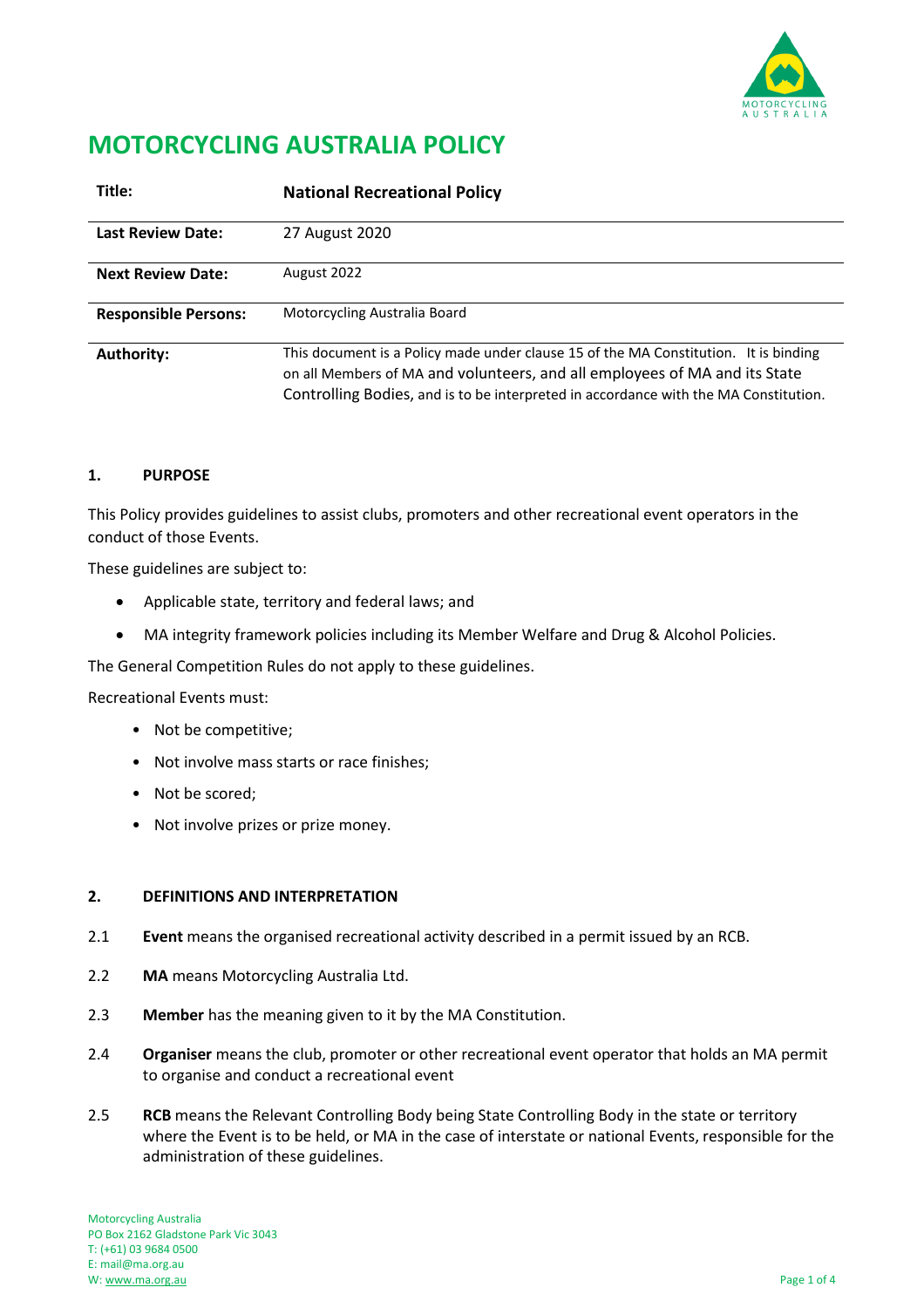- 2.6 **SCB** means a state controlling body affiliated to and/or recognised by MA as a Member and as its delegate within that SCB's state or territory borders.
- 2.7 **Sport** means the sport or recreational activity of motorcycling.
- 2.8 Headings are for convenience only and do not affect interpretation and unless the context indicates a contrary intention.
- 2.9 "Includes" in any form is not a word of limitation.
- 2.10 A reference to "month" is to a calendar month.
- 2.11 A reference to "\$" or "dollar" is to Australian currency.

#### **3. PERMIT APPLICATION AND APPROVAL**

- 3.1 Application for an Event permit can be madevia RiderNet, and payment of the applicable fee.
- 3.2 The permit will state the scope of permitted activities and any special conditions that may apply.
- 3.3 The issuing of the Event permit certifies that Public Liability Insurance has been arranged covering the activity specified in the permit against legal liability for bodily injury, damage to property or advertising injury due to negligence occurring in connection with the permitted activity.

#### **4. EVENT PLAN**

- 4.1 At the discretion of the RCB, an Event plan may be required for larger, or iconic, events involving risk factors such as a greater significant spectator or rider numbers.
- 4.2 The RCB may also require a minimum number of personnel and minimum medical standards for any Event.
- 4.3 It is the responsibility of the Organiser to demonstrate that the Event will be conducted in a structured and controlled manner, minimising risk to participants, personnel, spectators and the general public.
- 4.4 The complexity and detail of the Event plan will reflect the risk inherent in the Event and the likely consequences of an incident.

4.4.1

An event plan should, as a minimum:

- State the venue and/or route;
- List the personnel who will officiate at the Event;
- Describe how the ride will be controlled taking into account the number of participants, road conditions, other vehicular traffic and distance; and
- Describe an incident response strategy including accessing first aid.
- 4.4.2 The Event plan for a road circuit or other high speed / high risk Event must detail: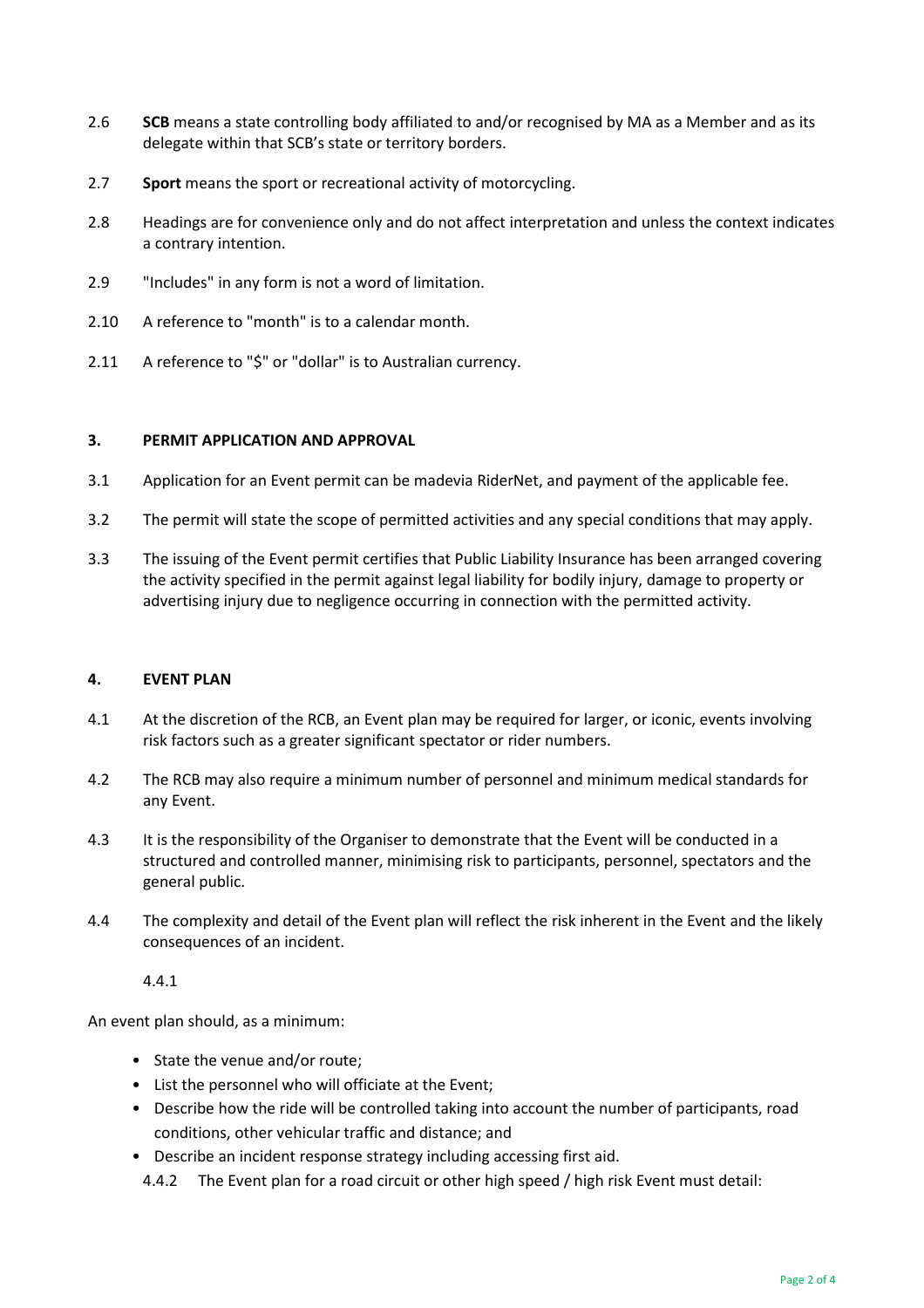- The venue;
- Venue safety measures, either by reference to current MA Track Licence conditions or venue inspection report;
- Personnel officiating at the Event including evidence of their officiating capability, which may be by reference to their MA accreditation or by their experience;
- Event schedule including classes/grouping parameters;
- A medical plan setting out the number and qualifications of medical staff, the nearest hospital (which must be notified in advance of the Event) and means of contacting emergency services;
- The process for sign-on, rider's briefing and completion of the indemnity form;
- Protective clothing requirements;
- Process and timeframe for providing an Event report including all injury reports, indemnity forms and participant details.

### **5. EVENT PERSONNEL**

- 5.1 Officiating personnel must be licensed and accredited MA Officials.
- 5.2 An Event plan shall include details of the proposed supervising Official who will have overall responsibility for the conduct of the Event. A supervising Official must hold, at minimum, a current MA Official Licence as either a Steward, Clerk of Course, Secretary or Level 1 Coach. Supervising roles are activity dependent and may include one or more of the following:
	- Event Supervisor;
	- Clerk of Course;
	- Secretary; or Sign-in
	- Trail Boss.

#### **6. INJURY REPORTING**

- 6.1 Any incident where a participant or member of the public is transported or referred to hospital, or involving damage to property belonging to a member of the public, must be reported to the RCB within 5 days of the incident.
- 6.2 Where any person has transported or referred to hospital as a result of an incident during an Event, the key Official must provide a full report of the incident to the RCB no later than the next working day.

# **7. VENUES**

Any closed permanent venue must have no more than one track entry and one track exit point that is under the control of personnel to ensure only the nominated class/group of riders is on the track at any time.